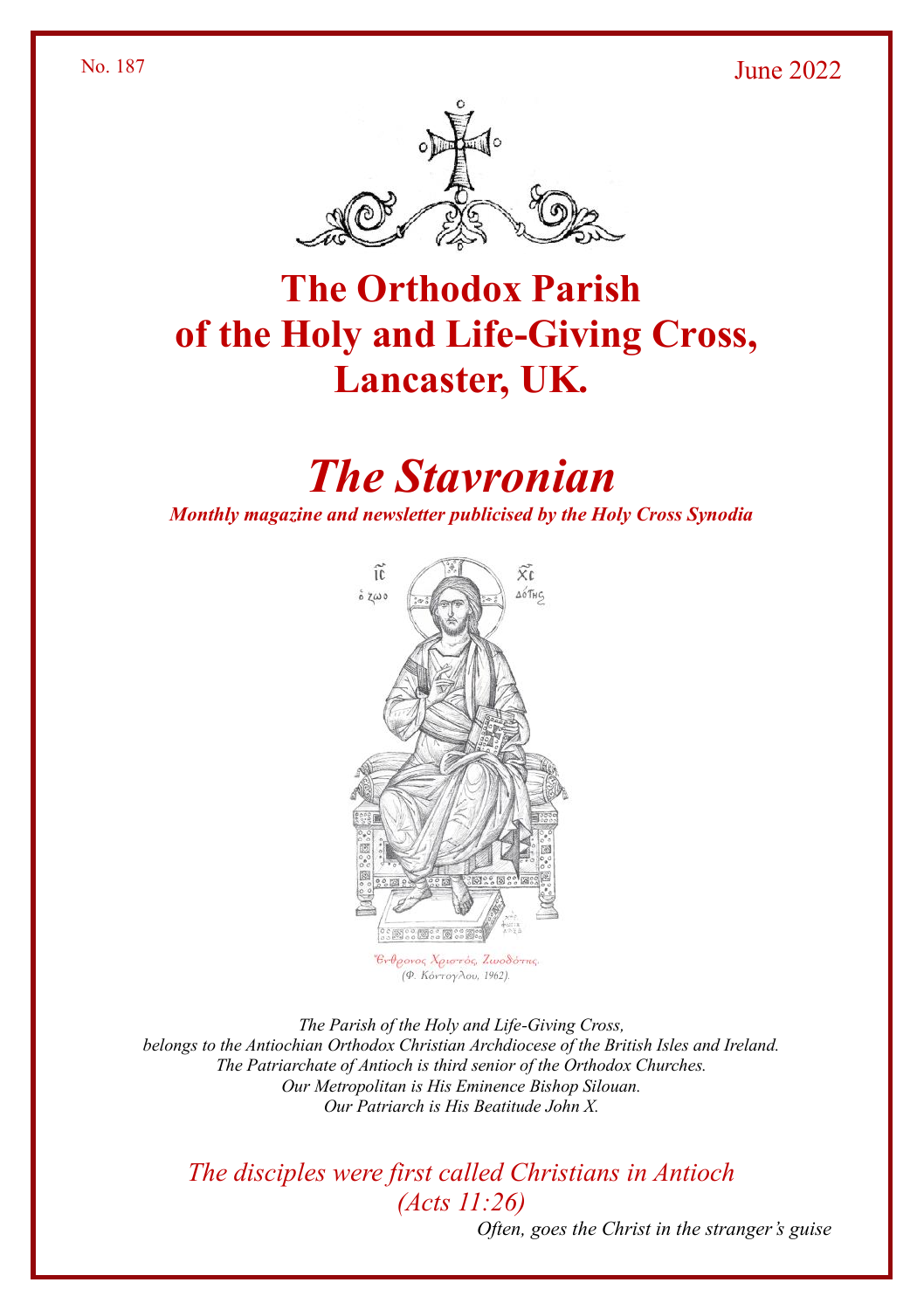## **PENTECOST – THE DESCENT OF THE HOLY SPIRIT**

#### **The Holy Spirit - Born by the power of God**

St. Paul called this Spirit the Spirit of adoption and the Spirit of grace, inasmuch as in the waters of the baptismal font we are born again of water and the Spirit, and are adopted as [God's] children. In the same way, the Lord said to Nicodemus: 'Unless people are born of water and of the Spirit, they cannot enter into the kingdom of God'.

So, the Holy Spirit is the Spirit of adoption and the Spirit of grace, since grace and truth came by Jesus Christ, through the Holy Spirit, for those who have been born by the power of God.

Moreover, the Spirit is called the Comforter, because He's also our advocate with the Father. And not only is He with the Father, but He's always with us, too, as a gift.

*St John Chrysostom*

*Pentecost Icon with Mary at the centre, 17th Century (image [source\)](https://iconreader.files.wordpress.com/2011/06/17c-assumption-cathedral-kem-rus.jpg)*

#### **The Holy Spirit -- Becoming what we are!**

The ministry of the Holy Spirit extends to each member of the Body of Christ not only when they are in Church, but also at home and at work throughout the day and night. We are to be full of the Holy Spirit throughout our lives.

Metropolitan Kallistos and others use the phrase "becoming what we are". What then are we? We are children of God. We are sealed with the Holy Spirit. We are partakers of divine grace. We are (being) saved. In the Homilies of St. Macarius we are told, *"Each of you has been anointed with heavenly Chrism, and has become a Christ by grace; each is a king and prophet of the holy mysteries".*

But the "becoming" is much harder. Metropolitan Kallistos writes: *"As pilgrims on the Way, then, it is our purpose to advance from the stage where the grace of the Spirit is present and active within us in a hidden way, to the point of conscious awareness when we know the Spirit's power openly, directly, with the full perception of our heart ... the Pentecostal spark of the Spirit, existing in each one of us from Baptism is to be kindled into a living flame. We are to become what we are".*

*Archpriest Michael Harper of Blessed Memory*

## **THE KING'S SPEECH; THE QUEEN'ACTIONS**

This month we celebrate the Queen's Jubilee - seventy years on the throne! When asked about her greatest influence, she says that she owes so much to her father, the late King George VI.

"The King's Speech" is a film about our Queen's father who fought to overcome a speech impediment -- a stutter which was corrected with the help of a speech therapist. After Edward VIII abdicated, his brother George VI had to make a speech to the nation. George VI was not the obvious choice as King he was shy, yet he was thrust on to the world stage at the most difficult time at the prelude to the Second World War.

There are certain ironies that perhaps we should note here:

- Here was a man who did not want or expect to be a king who became King.
- Here was a man who had such difficulty in speaking but out of necessity and with great resolve overcame it in order to speak to the nation on the radio which was reaching into the homes of most of the population.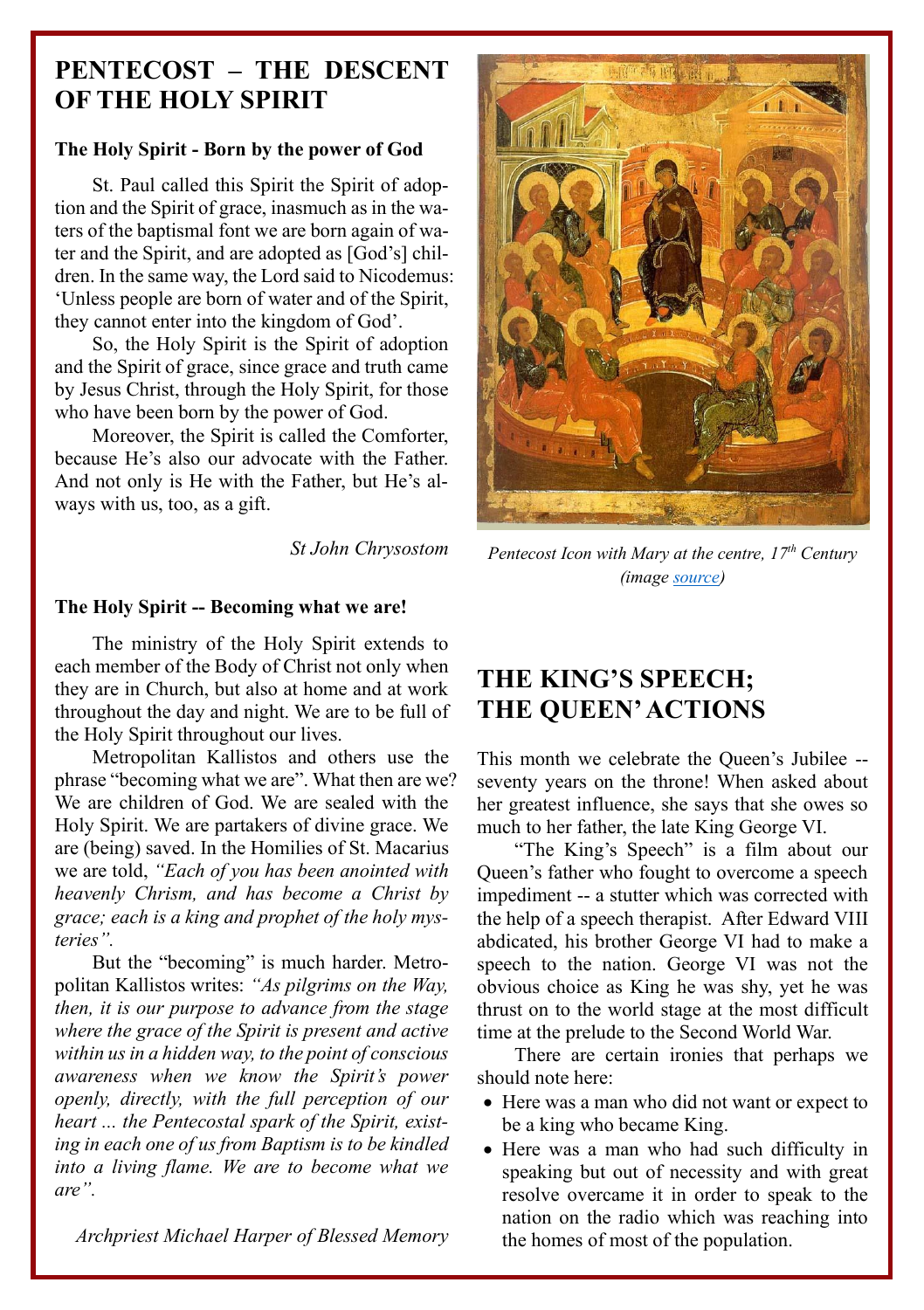• Here was a shy man who became strong in order to raise the morale of the British people in the darkest of days.

What we say and how we speak says a lot about our character. It tells the other person where we come from if we have an accent, it tells someone if we are well mannered, polite or rude, arrogant or ignorant.

In my teaching career I found that certain teachers left their mark for good on the pupils that they have taught. Henry Brooks Adams the Victorian American educationalist once said "*A teacher affects eternity for he never knows where his influence stops*." I can think of an English teacher when I first started teaching in Devon. You could always tell who had been taught by him in the first year of Grammar School because in addition to English grammar, he taught them how to write and how to speak English, how to construct sentences and learn the different parts of speech. Throughout the school his pupils took a pride in their writing and speaking, having inherited the gift of beautiful *copper plate* – cursive hand writing and correct pronunciation.

Another teacher I have in mind was a boarding master. One could tell who had been under his tutelage because his pupils would always greet you with "Good morning sir!" if they passed you in the street. In class they would **always** say "please" and "thank you," the prologue and epilogue to any lesson!

Speech communicates our most profound scientific theories and deepest emotions. Our voice tells so much about our character and nature to the other person. There are times when we find it difficult to express something. Often when we read the words and actions of our Lord Jesus Christ, we are brought to tears.

The spoken word is important because it is powerful -- through words we make things happen -- they put expression to our ideas, our concepts; it is, we are told, how God created the universe. He spoke and things came into being. God said "let there be light and there was light." St Paul writes, "even if I have the power to speak in the tongues of men and of angels but have not love I am like a clanging symbol". Unless words are accompanied by loving actions we are hypocrites.

So, it was especially heart-warming when a former pupil who was visiting Lancaster asked if we could meet up for a coffee. We did and I asked him about his life's journey since leaving school in 2003. I was truly humbled when he said that he had come to say thank you to me for teaching him all those years ago.

King George was a compassionate and loving family man whose sense of duty and service enabled him to speak. His daughter, our Queen, inherited her father's character and has acted upon his words and example. "The Word became flesh" as we read in John's Gospel. God does not just speak -- when He speaks he acts. On one occasion Jesus said to the people, "I am the light of the world" but he didn't just say this, he then healed a blind man. For those who have an integrity of spirit, words are always followed by actions.

*Fr Jonathan*

## **ON GARDENING AND HOUSEHOLD CHORES**

"Why not learn to enjoy the little things - there are so many of them". *(St John Chrysostom)*

I have come to look upon everyday small practical matters as a small reflection here on earth of greater spiritual truths. The way I approach and deal with everyday small matters is definitely a reflection of my spiritual life, marked by inconsistencies and good intentions thwarted by weakness. I started paying attention to the small details of my humdrum existence and found great spiritual wisdom in them. We are told in Zechariah 4:10 not "*to despise the day of small things*".

A wise father once told me: "When you weed in the garden, think about your soul. Weeds are like sins. They start small and then grow unexpectedly fast and take over your soul if you do not tend the garden regularly." I have never forgotten these words pronounced a long time ago. Every time I weed, I think of my sins. The garden has become the mirror of my soul, created for beauty and all things good, but too often overrun by weeds which do not allow the flowers to grow.

There are also the other gardener's enemies. When weeded and kept tidy, pests start to enjoy the fruit of our labour: ants, slugs and snails, rabbits and rats. May and June are for me the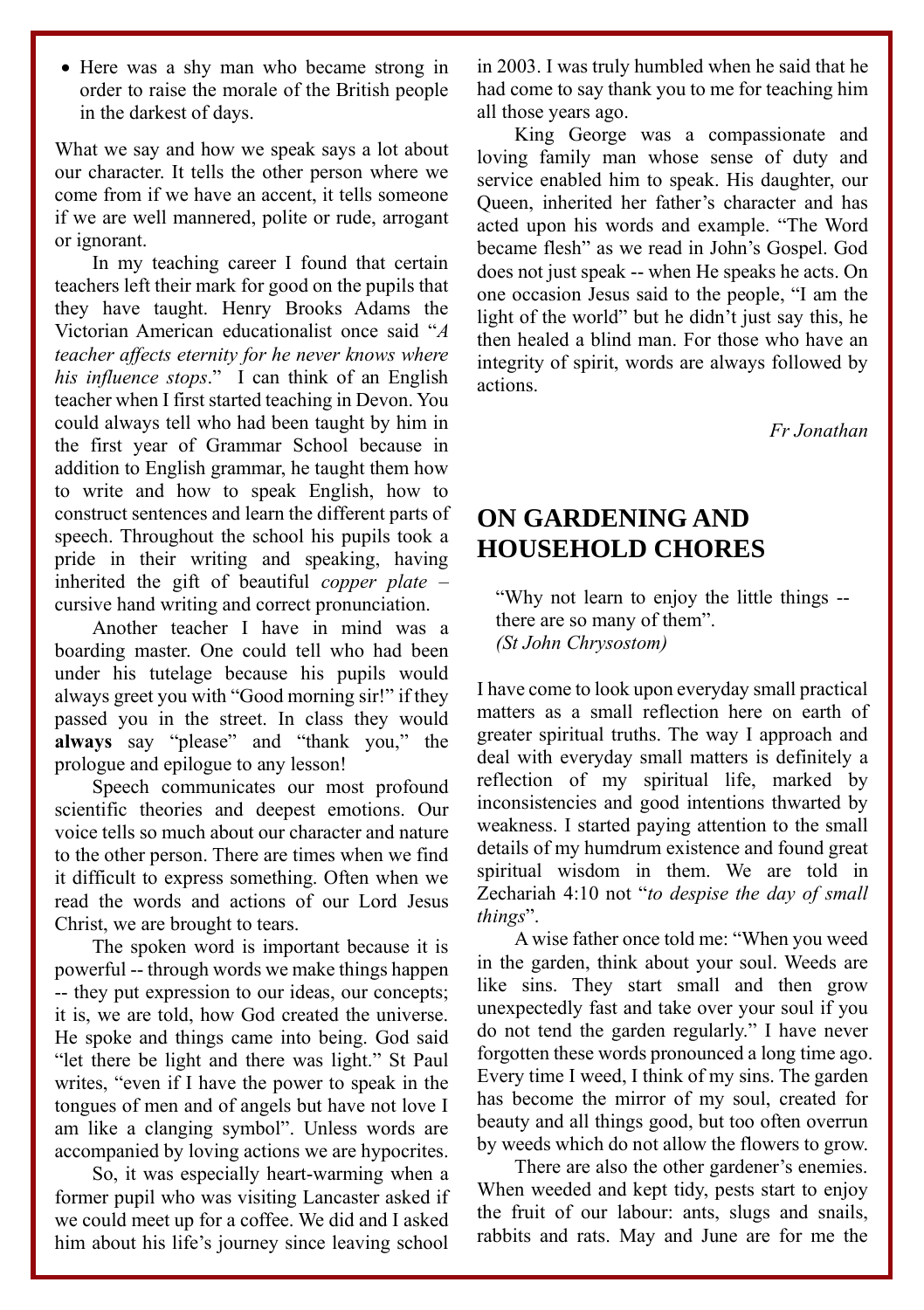months of discouragement. So much work has gone in to prepare for the crop, but during these months this start to go wrong: late frosts, pests, disease. I find it hard to keep optimistic about the outcome of the crops, to keep going, when the adversaries are so numerous and so powerful. Gardeners and people working in agriculture know that you have to be "philosophical" about plants: some will grow and some will not.

Appearances can be deceptive as well. Beautiful looking plants can be destroyed in one night by winds or frost. I have been known to cry like a baby over a spoilt cucumber crop.

Acceptance is a very hard lesson to learn both in practical matters like gardening and spiritually. This does not mean we ought to be resigned, but accept, joyfully if possible, God's will. Acceptance begins with small matters like the death of cucumbers. Whatever the reason, we must accept this event as the will of God, since nothing happens without His will. Seeing every success as a gift and not something that is due to us and every loss as God's will is the beginning of freedom. We will find that this school of acceptance without grumbling helps us to progress spiritually to accepting greater losses until we can finally and fully accept the cross itself joyfully and freely.

Another valuable garden lesson is hope. When we plant a seed, the journey to the fruit is incredibly long. So many things can go wrong and so often they do go wrong, but we must hope and keep pedalling. Otherwise, if we stop hoping and stop working, all will be lost. Hope is in effect trust in God's mercy and in the way He has ordained things. Despite any opposition, we must trust and act. How many times in our spiritual life, a good deed is met with ungratefulness, a good endeavour with failure or a good intention followed by a terrible sinful fall in our life? Whatever the reason for this, whether it be a temptation from the evil one to discourage our good intentions or a trial sent by God to keep us humble or simply God's unfathomable will, we must, just like the gardener, continue to tend to our good intention and pray over it for fruitfulness.

Patience is the third and maybe most important lesson of the garden. You cannot rush nature. You ought not rush it. You must do your duty and wait for the right time and season when our Lord decides to bestow the fruit. The fruit will come not sooner and not later than the right time.

Like a spoilt child, I want to shout sometimes "I have waited long enough. I want it now!" but we must understand that our forceful will can only spoil everything and all things will flower and fruit at the appointed time.

Moving into the house from the garden, piles of dirty dishes await me. Washing dishes has become, like gardening, a matter of spiritual wisdom since Father Jonathan spoke to me about it. Once, when I was despairing about repeating the same sins and always coming to confession carrying the same burden, father told me that just because we will eat from the same dishes again and get them dirty again, it doesn't mean that we stop washing them. I find washing dishes a little less irksome since then. Thinking of my soul and cleaning every plate again and again so I may "eat the heavenly bread out of clean plates".

If we come to look upon everyday life as a school of Christian virtue, we start to appreciate the small monotonous everyday gestures. *"True mysticism is to discover the extraordinary in the ordinary."* (Olivier Clement)

Every act of every day can become an act of praise if performed with love and prayer.

*"Everywhere you may find yourself, you can set up an altar to God in your mind by means of prayer."* (St John Chrysostom)

*Martha and Mary*

#### **ATTENDING THE SERVICES AT CHURCH**

Dear brothers and sisters,

COVID pandemic is in retreat in the UK. Glory to God for His mercy! From the 27th of January 2022, the Government in England scraps almost all mandatory COVID measures, except for selfisolation rules for the infected. In line with these two facts, we relax the COVID rules in our church too. **Most importantly, there is no more cap on the attendance numbers, and you DO NOT have to register for attendance anymore.** Please come to the church whenever there is a service. There is no need to notify us of your attendance in advance or provide your contact details for the NHS Test & Trace.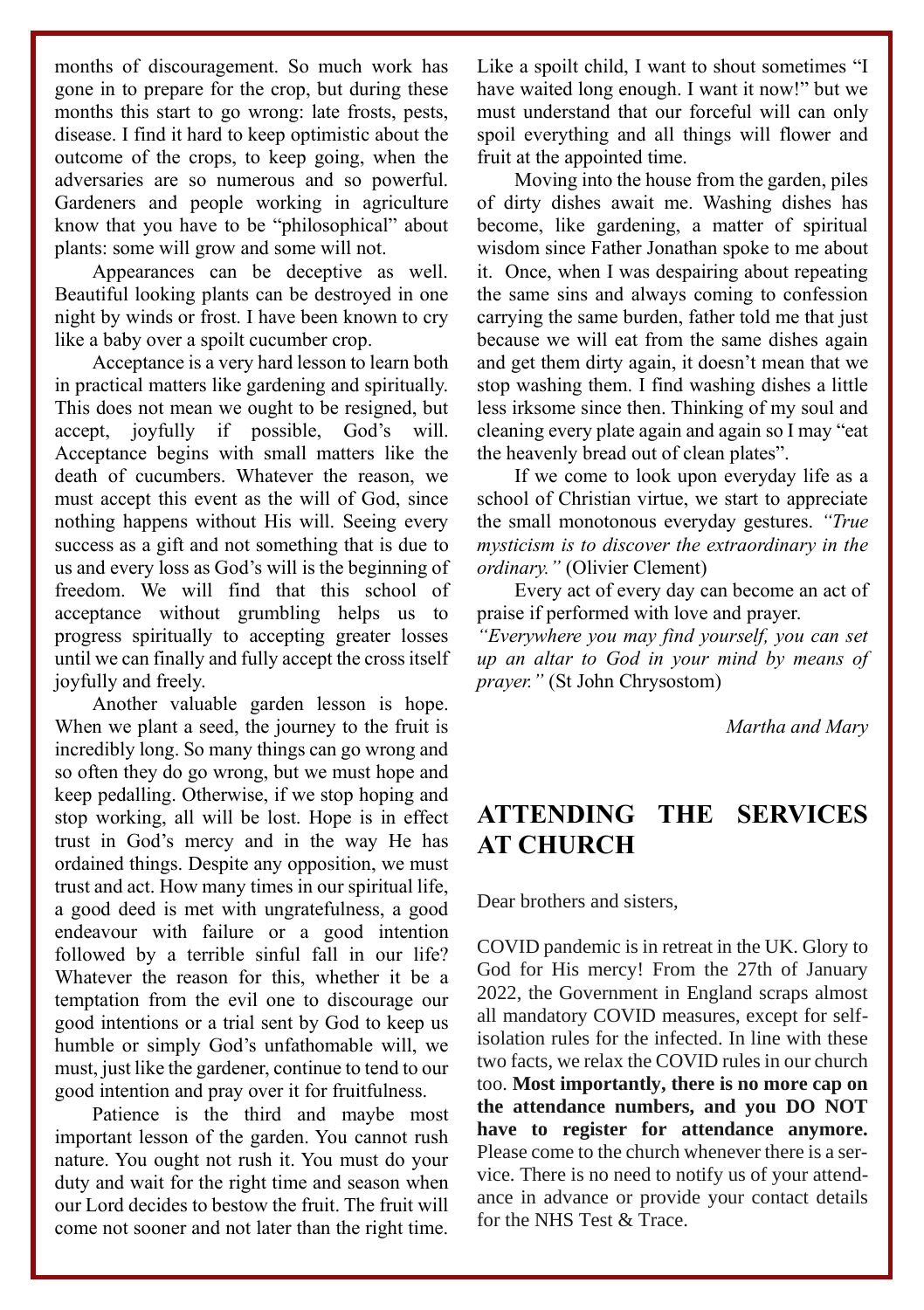COVID may be retreating, but there are still many cases across the UK and in the North West of England in particular. **Therefore, the following anti-COVID measures remain in our church:**

- 1. We **strongly encourage you to take a lateral flow test (LFT)** before attending the church. It is an easy way to ensure you are not ill and to protect the other faithful, some of whom are medically vulnerable. If you test "positive", do not come to the church and follow the [government guidance](https://www.nhs.uk/conditions/coronavirus-covid-19/testing/test-results/positive-test-result/) instead.
- 2. We **strongly encourage you to keep on wearing masks while in the church,** unless you are medically exempt. The wearing of masks in confined places is highly recommended by medical experts and in line with government guidance.
- 3. Windows **are to remain open at all times** during services in the Church to improve airflow in line with the expert and government guidance.

# **THANKSGIVING OF FAITH AND PRAYER**

During the pandemic, we continue the standard prayer practice at home, including the reading of the Lord's prayer at 12:00 every day. In addition, many parishioners have already signed for the Vigil Prayer [online,](https://docs.google.com/spreadsheets/d/1QagBKLCyxZJVtG8FX106QkrGMAXhf8u_GWVPiQEJXpk/edit?fbclid=IwAR3gc_jyjWQEnNlLixop_1TXfI5xbF00YJefTA1eoKqhTZcj5MLnI6r8t90#gid=2002126163) so that the non-stopping prayer is maintained by the faithful all over the world continuously for 24 hours, until the pandemic surrenders.

## **NAMES OF DEPARTED LOVED ONES TO BE REMEMBERED THIS MONTH**

Jun. 5: *Vasileios* Jun. 22: *Ioannis*

#### MEMORY ETERNAL!

Please send us the names of your departed loved ones and date of their departure in order for them to be remembered.

## **MAJOR CELEBRATIONS THIS MONTH**

#### *2 nd June***: Holy Ascension**

*5 June:* Hieromartyr Boniface of Crediton, Archbishop of Mainz ( $\boxed{+}$  754). Fathers of the 1<sup>st</sup> Council

*9 th June:* St. Columba of Iona, Enlightener of Scotland ( $\overline{+}$ ] 597)

#### *12th June:* **Holy Pentecost**

*13th June*: Monday of the Holy Spirit

*16 th June:* St Tychon the Wonderworker, Bishop of Amathus  $(\overrightarrow{+})$  425)

*17 th June:* St. Botolph, Abbot of the Monastery of Ikanhoe  $(\overline{+} 680)$ 

*19 th June:* The Sunday of All Saints. Thaddeus (Jude) the Apostle and Brother of Our Lord  $(\top)$ 80)

*22nd June:* St. Alban, Protomartyr of Britain (✝ 304)

24<sup>th</sup> June: Nativity of the Forerunner and Baptist John

26<sup>th</sup> June: Appearance of the Icon of our Most Holy Lady Theotokos of Tikhvin

*29 th June:* Peter and Paul, the Holy Apostles *30 th June:* Synaxis of the Twelve Holy Apostles

For the lives of Saints please visit the Calendar of the Greek Orthodox Archdiocese of America: [www.calendar.goarch.org](http://www.calendar.goarch.org/)



*Holy Ascension (image [source\)](https://www.goarch.org/ascension)*